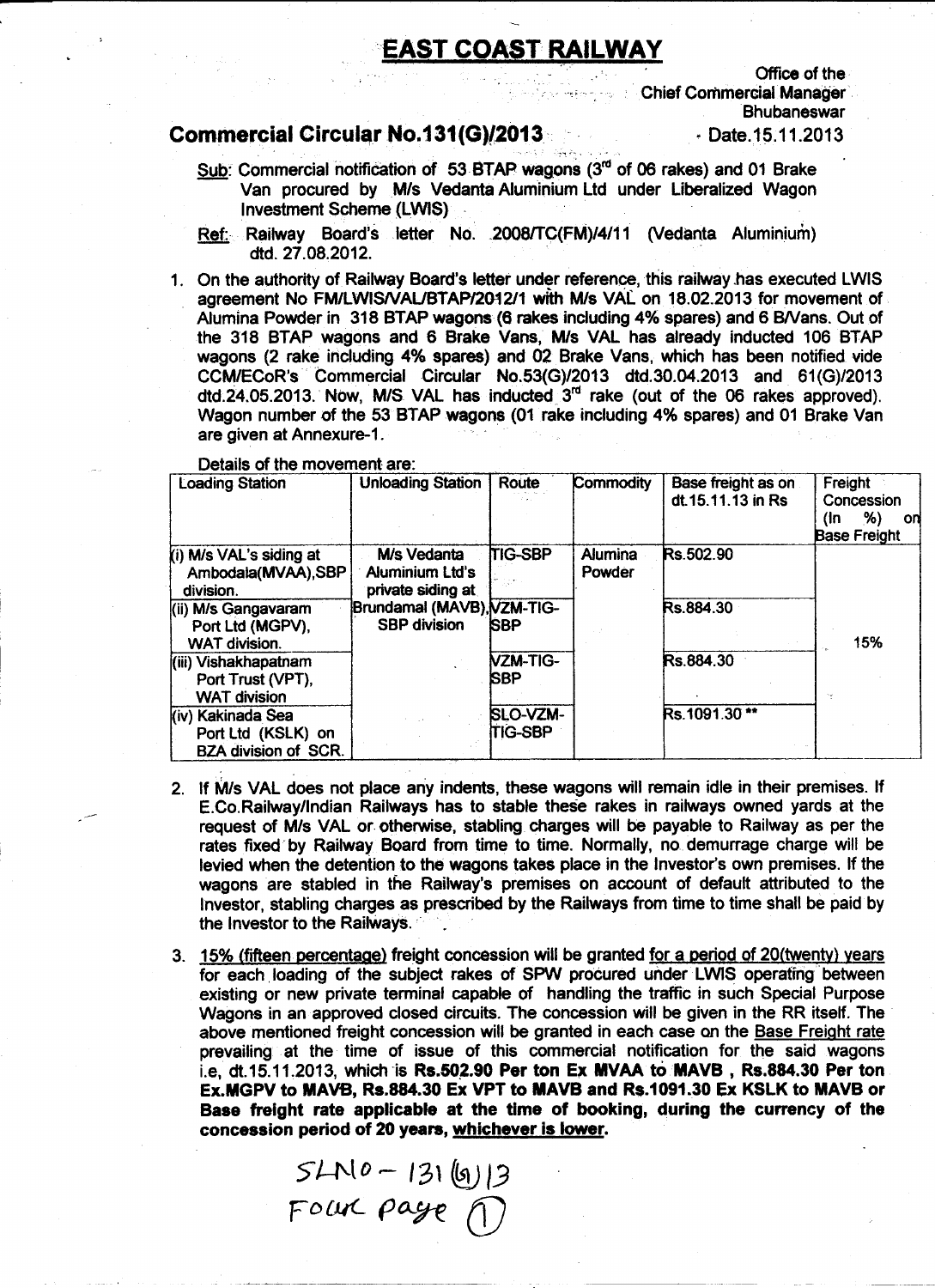### 4. The freight concession will be granted only on the wagons specified at Annexure-I and the period of concession shall remain valid for 20 years i.e. up to 14.11.2033.

- a. Freight concession for loading points i) M/s VAL's siding at Ambodala<br>(MVAA) ii) M/s Gangavaram Port Ltd (MGPV) & iit) Vishakhapatnam (VAA) ii) MVS Gangavaram Port Ltd (MGPV) -& lit) vishakhapatha  $\overline{\text{opt}}$  (VPT) will be granted from the date of issue of this commercial notification.
- b. \*\* Freight concession for loading point Kakinada Sea Port Limited (KSLK) will be granted from the date of commercial notification issued by CCM/SCR in this regard.

5. No freight will be charged for movement of empty rake to the next destination provided the distance traveled by empty rake is less or equal to the distance traveled by the train before unloading. However, if the distance traveled by empty rake is more than the loaded distance then for additional distance traveled by empty rake over and above the loaded distance, empty freight rate shall be charged at 50% of loaded freight of public tariff on carrying capacity of the wagons. Whenever empty haulage is required for maintenance/POH or for any other reasons, empty haulage charges will be payable by the Investor at the prescribed tariff rates.

- 6. MaintenanCe of wagons will be undertaken by Indian Railway on payment as per the agreement. The cost of maintenance of these wagons will be bome' by the customer till the period of rebate in freight is given i.e, for 20 years from the date of commencement of service.
- 7. Various details of this traffic like number of trips. total freight. rebate etc. should be maintained at the respective loading and unloading points and fumished to divisional head quarters duly signed by CGS or SM of the respective stations. The said monthly statement should be furnished by Sr.DCM of respective divisions to CCM/ECoR/BBS for appraisal.
- 8. This notification is valid for only One rake comprising any of the 53 BTAP wagons and 01 brake van mentioned at Annexure-I.
- 9. Sr.DCM/WAT & Sr.DCM/SBP are advised to ensure the availability of the copy of the agreement and this circular at loading/unloading points. The sectional CMI may guide supervisors / staff concerned at the loading/unloadihg points regarding correct charging of the said  $BTAP$  rake as per the provision of this circular and LWIS aaraament
- 10. CGS / In-charge of MVAA, MGPV,VPT, KSLK & MAVB are advised to ensure correct charging as per the provision of this circular and LWIS Agreement NO.FM/LWISNAUBTARI201211 dtd.18.02.2013 signed between East Coast Railway . & *MIs* Vedanta Aluminium Ud.

All concerned to note and act accordingly.

Authority: Railway Board's letter No. 2008/TC'(FM)/4/11 (Vedanta Aluminium) dtd. 27.08.2012.

P.C.Sahu)

 $SLN$ o -  $|3|$ ( $6\gamma$ / $|3$  **Dy.Chief Commercial Manager** (F.  $\gamma$ Four page,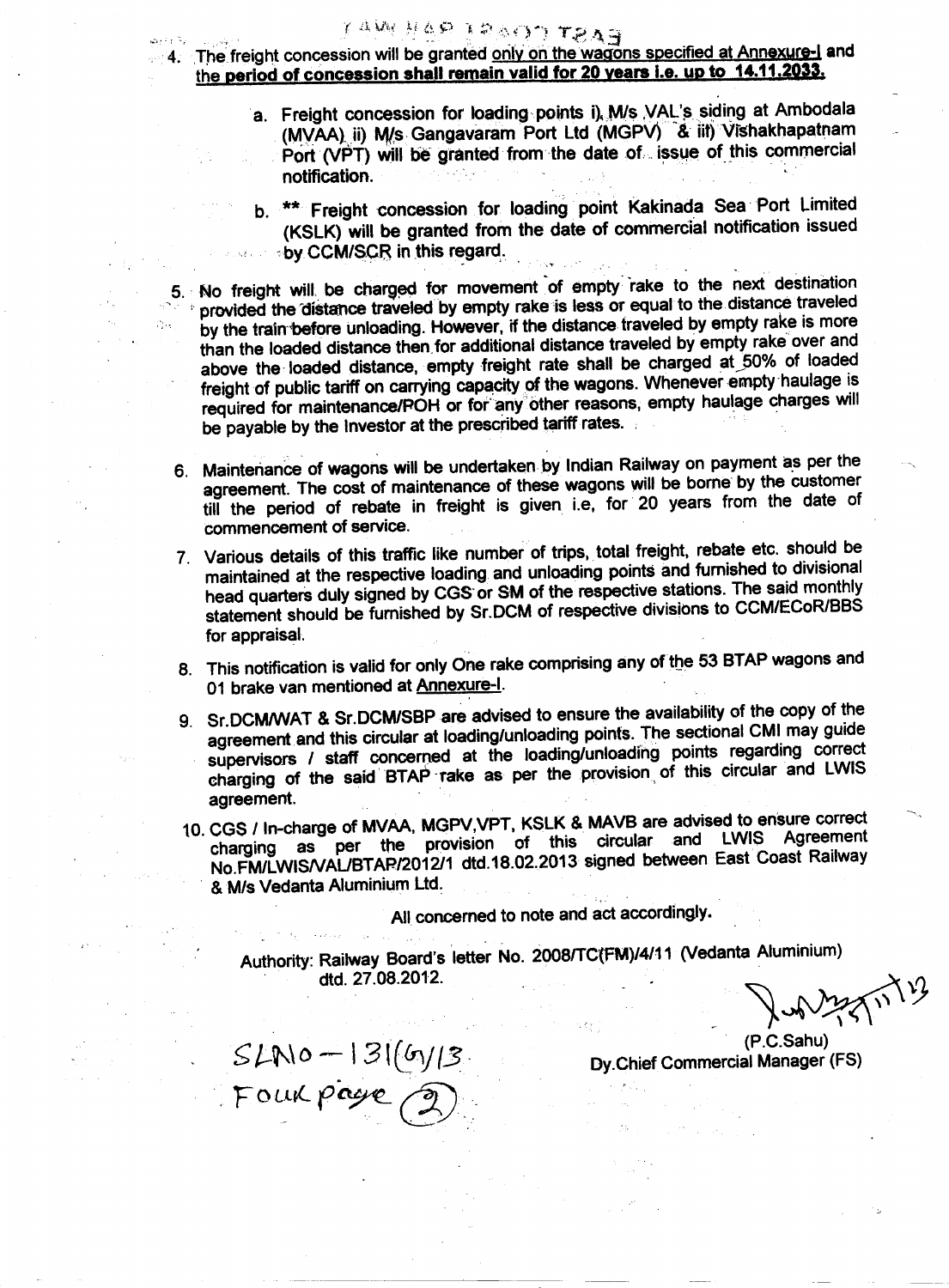No. CCM/LWIS/BTAP/VAL/2012/Pt-I

úan<sub>iki</sub> All Station Managers/ Goods Supervisors/Commercial Supervisors /Siding Clerks / Booking Clerk in Charges / Weigh Bridge Clerks / Clerk in Charges.

#### Copy for information and necessary action to the:-

**CCM:SCR.CFTM:ECoR** SCR, SDGM/ECoR/BBS, **COM: ECoR** & SCR. & Chairman/RCT/BBS.Dy.CVO/ECoR/BBS. Dy.COM (FOIS)/ECoR/BBS PO/RCT/BBS. Section **ICCM/ECoR/BBS**  $-10$ sets officer/BBS. **Rates Audit** Sr.DOM-WAT,SBP,KUR/ECoR **DRM: KUR, WAT, SBP/ECoR,** Sr.DCM:KUR, WAT/ SBP/ECoR.Dv.CCO/ECoR. FA & CAO/BBS:E.Co.Rly, FA&CAO(T)/ECoR, **Traffic** Manager: Visakhapatnam PortTrust, Paradeep Port/ Paradeep.

m 11113

 $(P.C.Sahu)$ Dy.Chief Commercial Manager (FS)

 $SLM0 - |3| (gy|3)$